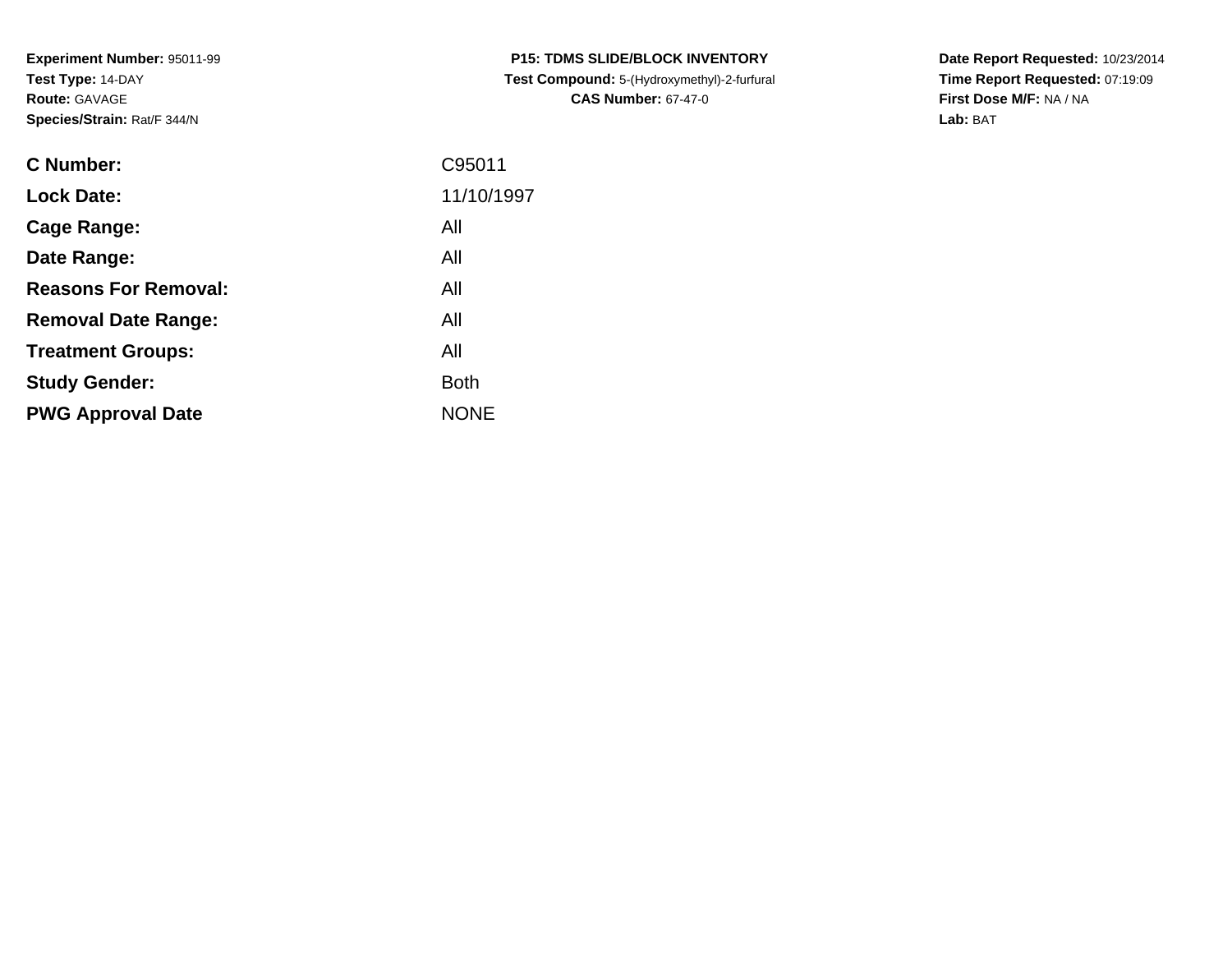**Test Type:** 14-DAY

**Route:** GAVAGE

65

**Species/Strain:** Rat/F 344/N

## **P15: TDMS SLIDE/BLOCK INVENTORY**

**Test Compound:** 5-(Hydroxymethyl)-2-furfural

**CAS Number:** 67-47-0

**Date Report Requested:** 10/23/2014**Time Report Requested:** 07:19:09**First Dose M/F:** NA / NA**Lab:** BAT

| <b>SPECIES: Rat</b>  |                                 |                               | STRAIN: F 344/N          |                          |                             |
|----------------------|---------------------------------|-------------------------------|--------------------------|--------------------------|-----------------------------|
| CID<br><b>NUMBER</b> | <b>INDIVIDUAL</b><br>ANIMAL NO. | <b>HISTO</b><br><b>NUMBER</b> | NMBR OF<br><b>SLIDES</b> | NMBR OF<br><b>BLOCKS</b> | <b>WET</b><br><b>TISSUE</b> |
| 61                   | 00061                           | 9702771                       | .                        | .                        | 'N                          |
| 62                   | 00062                           | 9702772                       |                          |                          | 'N                          |
| 63                   | 00063                           | 9702773                       | .                        | .                        | ΄Ν                          |
| 64                   | 00064                           | 9702774                       | .                        | .                        | 'N                          |

 IN MY OPINION THIS MATERIAL IS OF SUFFICIENT QUALITY TO BE RETAINED IN THECARCINOGENESIS REPOSITORY UNLESS THE MATERIAL IS MARKED WITH AN ASTERISK

REVIEWED BY REPOSITORY SUPERVISOR

<sup>00065</sup> <sup>9702775</sup> ................ ................ Y N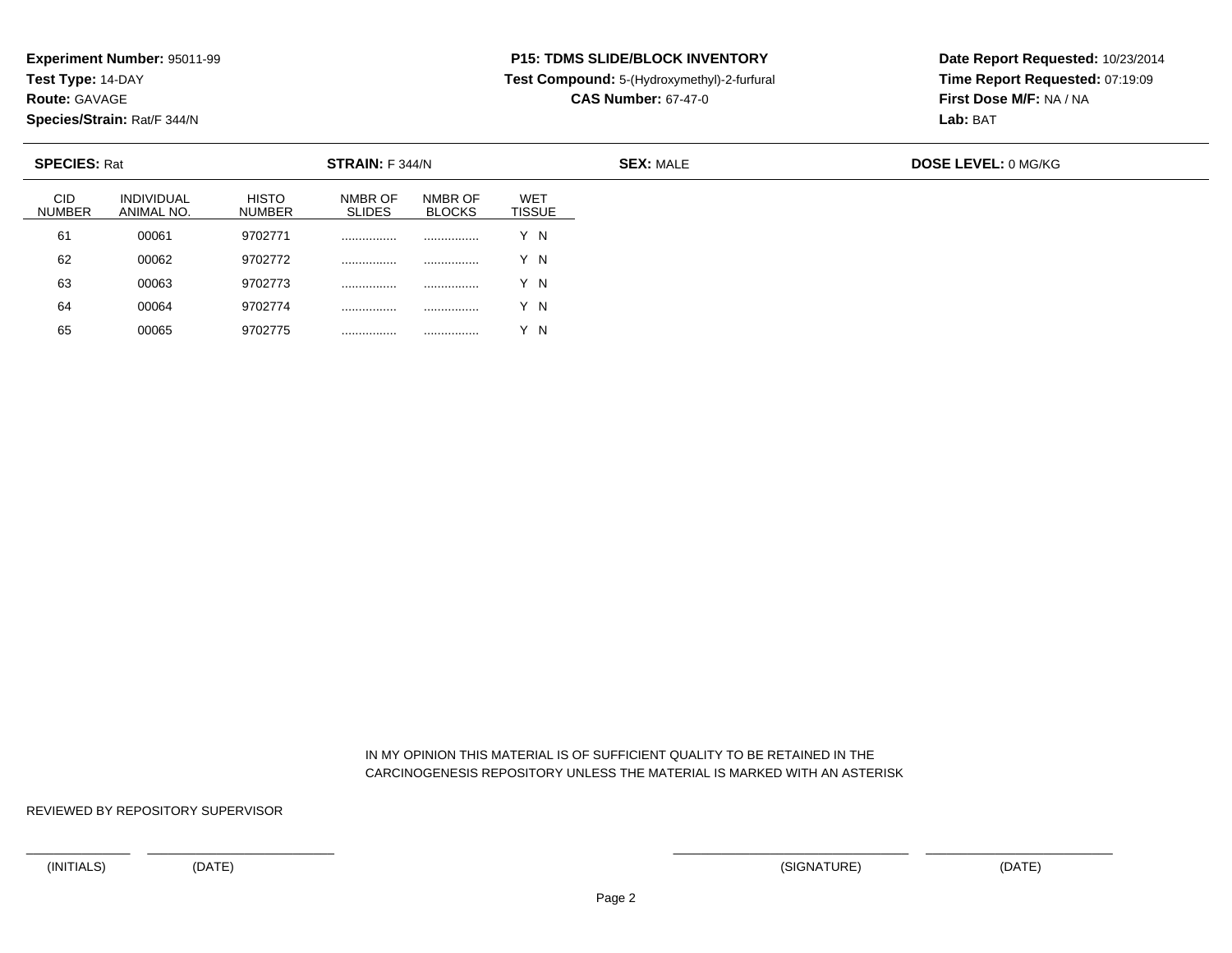**Test Type:** 14-DAY

**Route:** GAVAGE

70

**Species/Strain:** Rat/F 344/N

## **P15: TDMS SLIDE/BLOCK INVENTORY**

**Test Compound:** 5-(Hydroxymethyl)-2-furfural

**CAS Number:** 67-47-0

**Date Report Requested:** 10/23/2014**Time Report Requested:** 07:19:09**First Dose M/F:** NA / NA**Lab:** BAT

| <b>SPECIES: Rat</b>         |                                 |                               | STRAIN: F 344/N          |                          |                      | <b>SEX: MALE</b> | DOSE LEVEL: 1500 MG/KG |
|-----------------------------|---------------------------------|-------------------------------|--------------------------|--------------------------|----------------------|------------------|------------------------|
| <b>CID</b><br><b>NUMBER</b> | <b>INDIVIDUAL</b><br>ANIMAL NO. | <b>HISTO</b><br><b>NUMBER</b> | NMBR OF<br><b>SLIDES</b> | NMBR OF<br><b>BLOCKS</b> | WET<br><b>TISSUE</b> |                  |                        |
| 66                          | 00066                           | 9702776                       |                          | .                        | Y N                  |                  |                        |
| 67                          | 00067                           | 9602777                       |                          | .                        | Y N                  |                  |                        |
| 68                          | 00068                           | 9602778                       |                          |                          | Y N                  |                  |                        |
| 69                          | 00069                           | 9702779                       |                          |                          | Y N                  |                  |                        |

 IN MY OPINION THIS MATERIAL IS OF SUFFICIENT QUALITY TO BE RETAINED IN THECARCINOGENESIS REPOSITORY UNLESS THE MATERIAL IS MARKED WITH AN ASTERISK

REVIEWED BY REPOSITORY SUPERVISOR

<sup>00070</sup> <sup>9702780</sup> ................ ................ Y N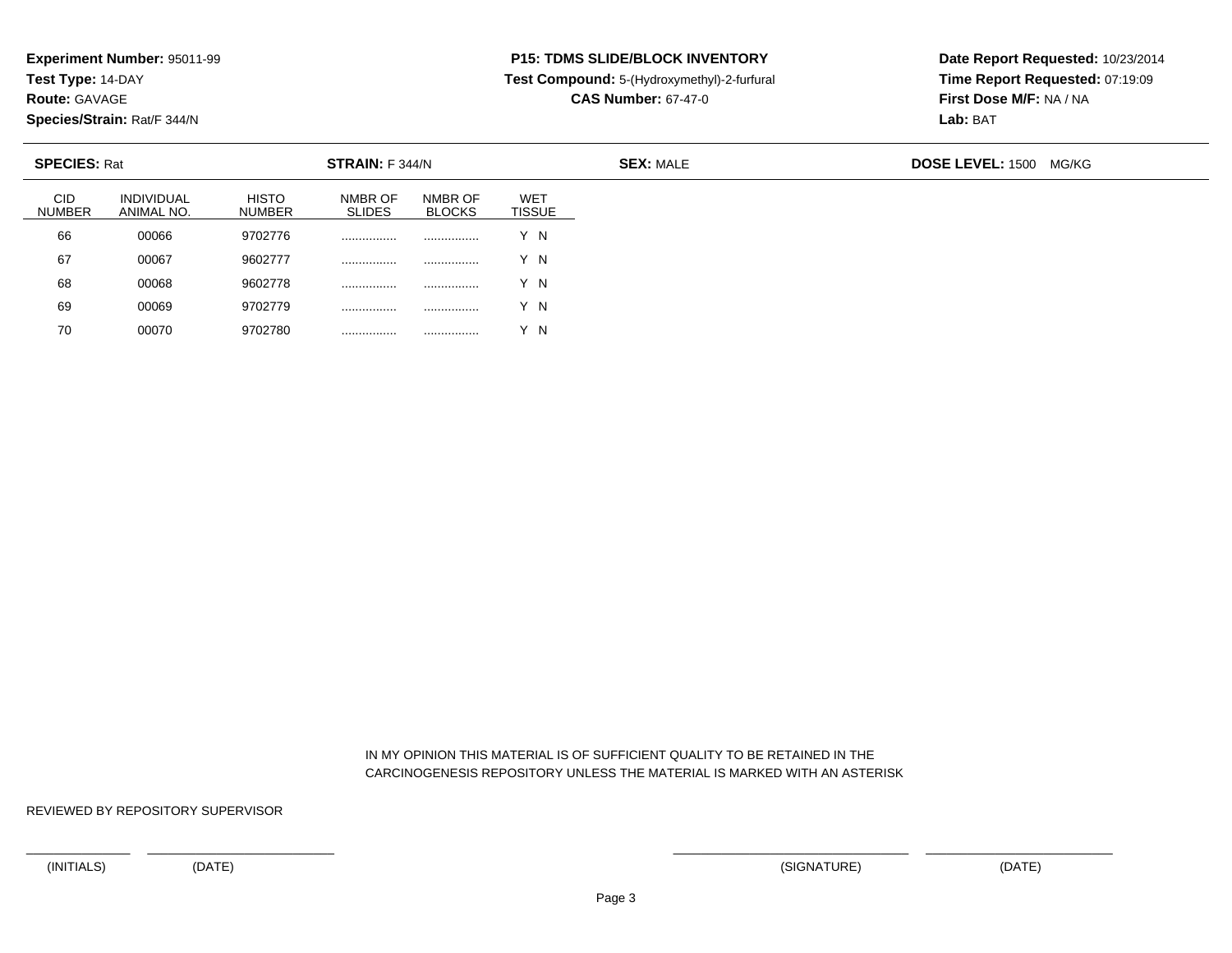**Test Type:** 14-DAY

**Route:** GAVAGE

75

**Species/Strain:** Rat/F 344/N

## **P15: TDMS SLIDE/BLOCK INVENTORY**

**Test Compound:** 5-(Hydroxymethyl)-2-furfural

**CAS Number:** 67-47-0

**Date Report Requested:** 10/23/2014**Time Report Requested:** 07:19:09**First Dose M/F:** NA / NA**Lab:** BAT

| <b>SPECIES: Rat</b>         |                                 |                               | STRAIN: F 344/N          |                          |                             |
|-----------------------------|---------------------------------|-------------------------------|--------------------------|--------------------------|-----------------------------|
| <b>CID</b><br><b>NUMBER</b> | <b>INDIVIDUAL</b><br>ANIMAL NO. | <b>HISTO</b><br><b>NUMBER</b> | NMBR OF<br><b>SLIDES</b> | NMBR OF<br><b>BLOCKS</b> | <b>WET</b><br><b>TISSUE</b> |
| 71                          | 00071                           | 9702781                       | .                        | .                        | Y N                         |
| 72                          | 00072                           | 9702782                       | .                        | .                        | Y N                         |
| 73                          | 00073                           | 9702783                       |                          | .                        | Y N                         |
| 74                          | 00074                           | 9702784                       |                          | .                        | ΄Ν                          |

 IN MY OPINION THIS MATERIAL IS OF SUFFICIENT QUALITY TO BE RETAINED IN THECARCINOGENESIS REPOSITORY UNLESS THE MATERIAL IS MARKED WITH AN ASTERISK

REVIEWED BY REPOSITORY SUPERVISOR

<sup>00075</sup> <sup>9702785</sup> ................ ................ Y N